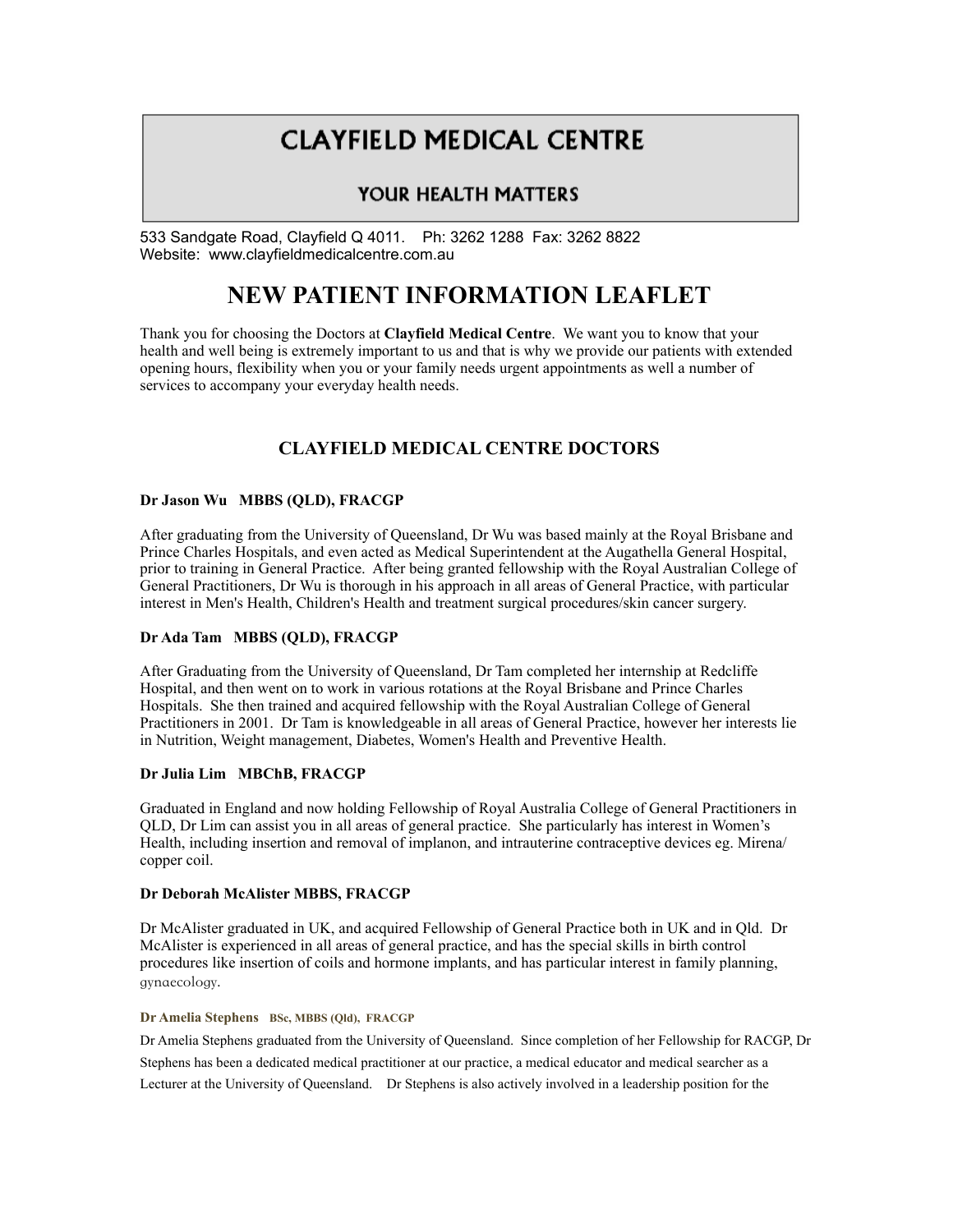RACGP. Dr Stephens has a deep interest in Women's health, Men's and Children's health. Additional skills - insertion and removal of Implanon

#### **Dr Julia Sze Wai Ooi MBBS (QLD), FRACGP**

Dr Julia Sze Wai Ooi is a medical graduate from the University of Queensland. After working in various hospitals around the state, she opted for a career in General Practice through the Royal Australian College of General Practitioners. With extensive experience especially in women's and children's health, preventative medicine and chronic disease management, she believes in providing the highest quality care for her patients. She has also lived in Africa where she volunteered accumulating knowledge in tropical diseases and travel medicine.

#### **Dr Courtney Speight MD (SA), FRACGP**

Dr Speight graduated from Flinders University Medical School in Adelaide She enjoys all aspects of general practice, particularly women's health, antenatal care, paediatrics, men's health, and skin disorders. Dr Speight is available for implanon insertion and removal.

### **CLAYFIELD MEDICAL CENTRE STAFF**

We have several members of staff including **Trained Medical Receptionists** and **Registered Nurses.** All of our staff are highly experienced in their fields and are there specifically to help you and your family. From 2/3/2017, we will also have Miss Louisa Stephens consulting here on Thursday afternoons as an accredited dietitian who can help you with your nutritional needs.

#### **CONFIDENTIALITY**

As a patient of our medical practice, we require you to provide us with your personal details and a full medical history, so that we may properly assess, diagnose, treat, and be proactive in your health care needs.

This practice abides by APP(Australian Privacy Principles), and that privacy Policy is available on request, which includes information about the collection, use, and disclosure of your health information. Because of this, it is the policy of this surgery that all results be given to the patient in consultation with your doctor. We do this in order to protect your privacy and to maintain the excellent level of care that we are constantly striving for. It is the discretion of the doctor that results or information regarding results be given to parents of children who are in their late teens and no results or information regarding results will be given to parents of patients over the age of 16 without consent from that patient. We are also unable to release results to external parties without written consent from the patient.

We require your consent to collect personal information about you, and to use the information you provide in the following ways:

- administrative purpose in running our medical practice
- billing purposes, including compliance with Medicare and Health Insurance Commission requirements.
- Disclosure to others involved in your healthcare including treating doctors and locums and specialists outside this medical practice, for the purpose of patient care and teaching
- For reseach and quality assurance activities to improve individual and community health care, and practice management. Usually information that does not identify you is used, but should information that will identify you be required, you will be informed and given the opportunity to "opt out" of any involvement
- To comply with any legislative or regulatory requirements eg. notifiable diseases (which may be important for contact tracgin and for monitoring transmission patterns/trends
- For reminder letters/SMSs which may be sent to you regarding your health care and management
- To submit patient data to various disease specific register (cervical, breast, bowel screening, etc)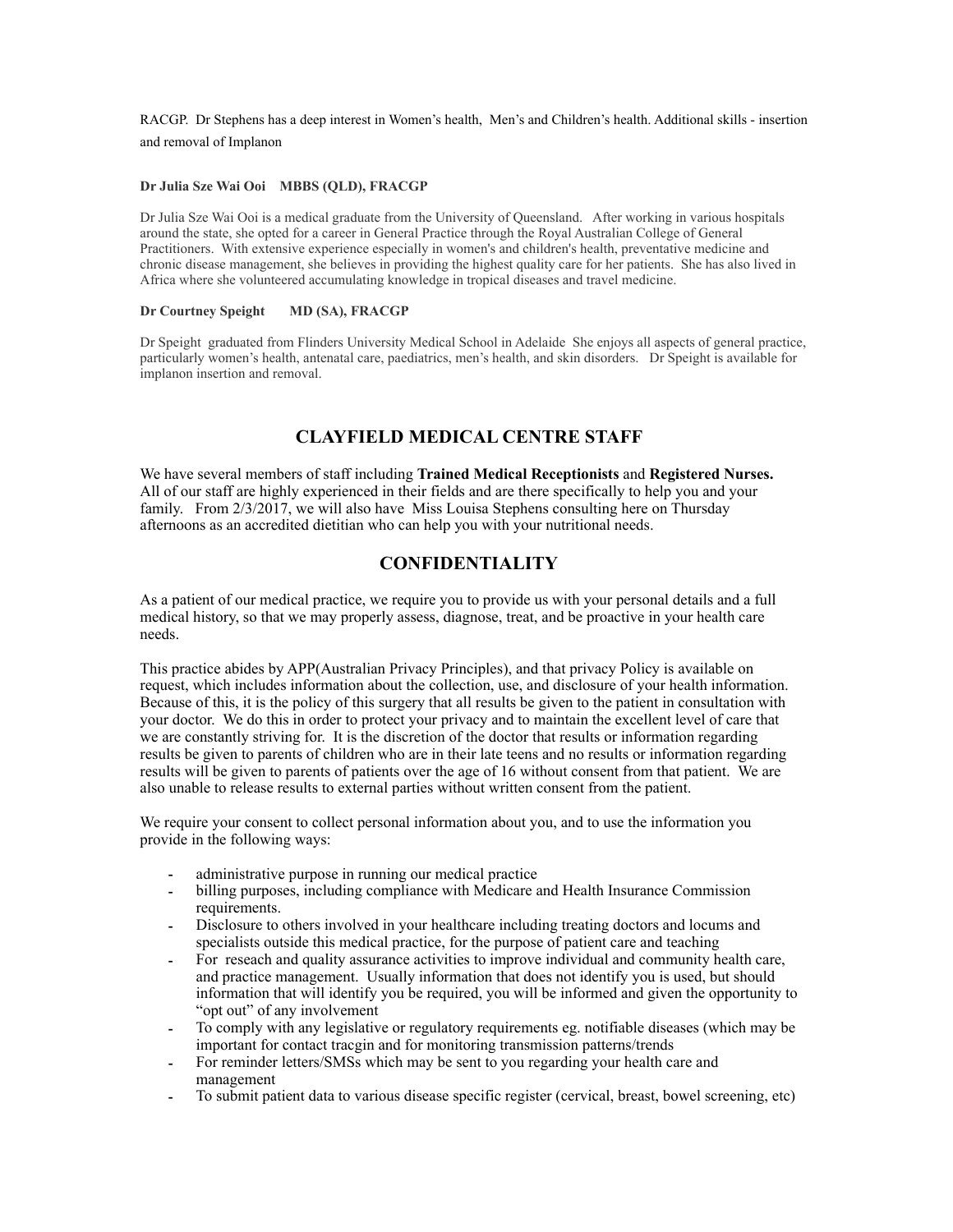You may decline to have your health information used in all or some of the ways outlined above but it may influence our ability to manage your health care to provide the best outcome for you. Please discuss with your treating doctor or the Privacy Officer of the practice, should you have any questions regarding the above.

If there are any legal or court documentation which are relevant to patient care eg. in any child custody arrangements, or any advanced health directive, please produce a copy of such documents for our records. We also require copies of current Enduring Power of Attorney (EPOA) in the patient's records before our practice can provide any information or communicate with the nominated EPOA executor(s) of the patient.

#### **OPENING HOURS**

We understand that not all illnesses occur between the hours of 9.00 - 5.00 Monday to Friday so we want our surgery to reflect the needs of *our* patients. We have longer opening hours which also include access to a female doctor up to 6.00pm.

Hours of Operation are as follows:

| <b>Monday - Friday:</b> | $8$ am $-6.00$ pm |
|-------------------------|-------------------|
| Saturday:               | 9 am - midday     |

*Please try to ring before 4pm to arrange any late appointments.* 

*We close on Sundays and public holidays,* 

*NB. Hours may vary without notice* 

### **AFTER HOURS CARE & HOME VISITS**

For those hours outside of operation, we have arranged for our patients' care to be handled by **National Home Doctor Service.** They provide a very affordable service and give a great peace of mind for you and your family. They are the ones to call on should you require a home visit. Generally, if you feel you are so sick you cannot come to see a doctor, you may have to consider a visit to the hospital emergency. Home visits by our own doctors may be arranged at our doctors' discretion only to regular patients, by prior arrangement.

Membership Cost and Cover can be arranged with National Home Doctor Service. Their website is HOMEDOCTOR.COM.AU

To contact **National Home Doctor Service** phone (07) 3831 9999

### **SERVICES AVAILABLE (includes contraceptive coils/implants)**

Check-ups, family planning, cervical cancer screening, pregnant tests, antenatal checks, ECGs, heart check, skin check, counseling, vaccinations, child health, travel advice, minor surgery (eg. suturing wounds, removal of skin lesions, ingrown toenail operations, foreign body removal, etc), desensitizations, liquid nitrogen for sunspots and warts, ear-syringing, nutritional & weight management advice, sports medicine, laser acupuncture, industrial medical consultations, pre-employment/VISA medicals, mental health plans, care plans + team care arrangements, home medication reviews, refugee medicals, seniors'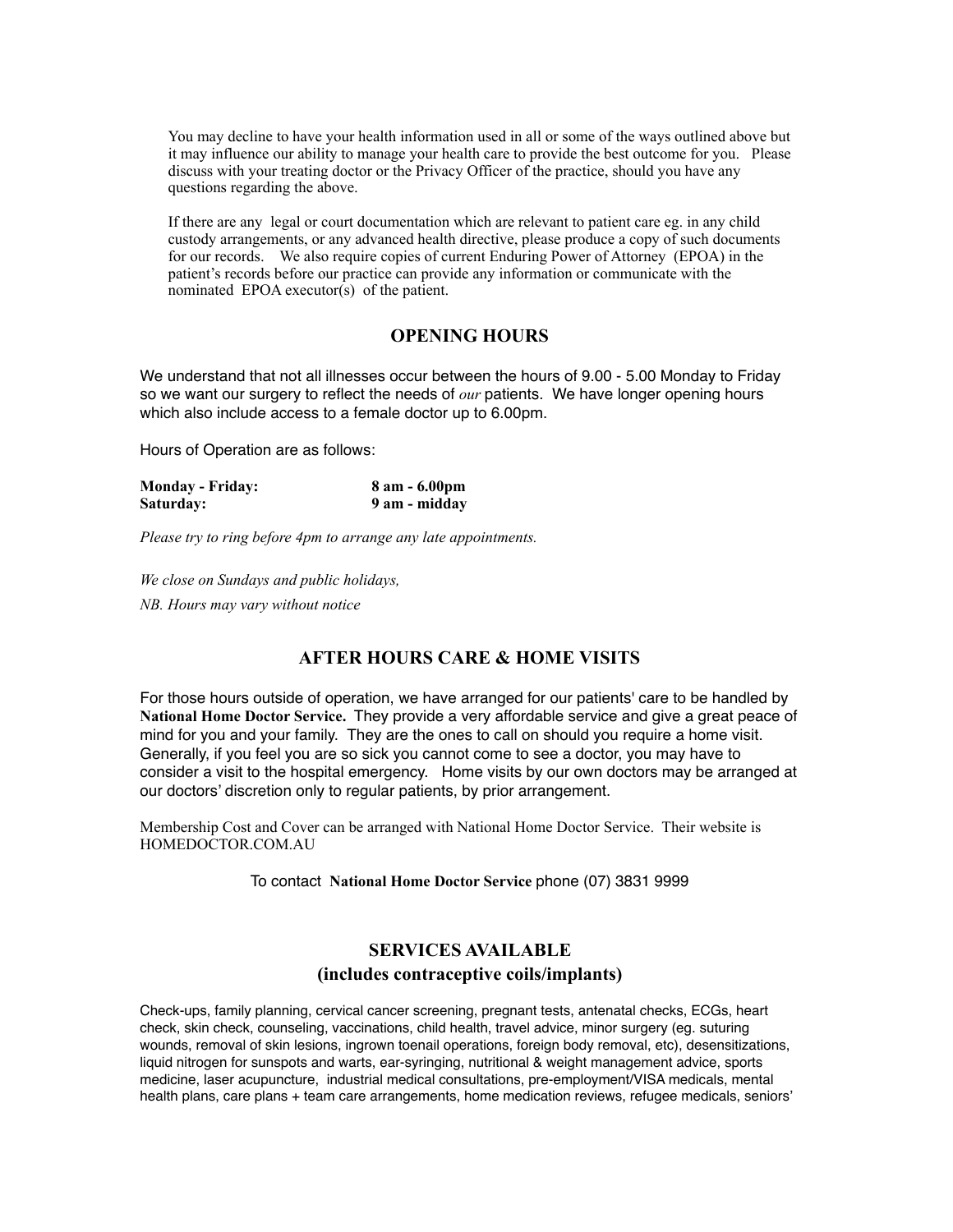health assessments, and so on. Some of our doctors also have had extra training and experience in integrative medicine.

### **RESULTS**

To maintain a proper duty of care, we are unable to give results, scripts, referrals or medical advice over the phone. The only time you may call for results is when the doctor has specifically made arrangements with you at the time the tests were ordered. It is not only unsafe for the patient but may have medicolegal implications for a doctor to give any significant results or medical advice without having a face-to-face consultation. This also applies to partners and parents requesting medication or advice without the patient present.

#### **REMINDER & RECALL SYSTEM**

Our practice is committed to preventive care. Your doctor will seek your permission to be included on our reminder system. We may issue you with a reminder phone call , SMS, or letter from time to time offering you preventive health services appropriate to your care. You may also be recalled by our nurses by phone or letter, or SMS, if there are significant test results available that require your return for a consultation with the doctor about further management of your health condition. The timing of such recalls depend on the urgency of the results to be discussed. Urgent results are to be discussed within a few days, or even the same day, whereas less urgent results are preferably discussed within 2 weeks. Up to 3 recalls may be sent out every 2 weeks for reminders and non-urgent results, and then a registered posts may be sent as a final reminder/recall if the matter is significant enough to affect your health in a serious manner, at the discretion of your treating doctor, after multiple failed attempts in recalling you.

Should you not wish to be contacted by our practice via SMS at all, please notify our staff .

*At the time of making your appointments or upon arrival for your appointment, we would appreciate your cooperation in keeping our staff up to date with your current contact details, if they have changed. We would not like our mail, SMS, or phone messages to you to reach the hands of a stranger!* 

### **APPOINTMENT MAKING**

When making appointments, we ask that you provide our staff with as much information as possible. This will help us determine how much time you may need with your doctor. We offer patients the opportunity to book Normal (single), Long (double) and Extended (triple) length consults. If you have a variety of things to deal with while seeing the doctor, please advise the receptionist that you will need a longer appointment. Your operation in informing staff you need to book a longer appointment for services like cervical cancer screening/women's health check, counseling, care plans, mental health plans, health assessments, or if you have multiple health issues to deal with is crucial in assisting the doctors run on-time. Emergencies will always be given priority and our reception staff will attempt to contact you if there is any unforeseen delay.

Please note that you may also book an appointment with us online by clicking the blue box BOOK NOW on our practice website [www.clayfieldmedicalcentre.com.au](http://www.clayfieldmedicalcentre.com.au).

For the benefits of Continuity of Care, we encourage all existing patients to try to book in with their regular doctor as much as possible.

### **INTERPRETOR REQUIREMENT**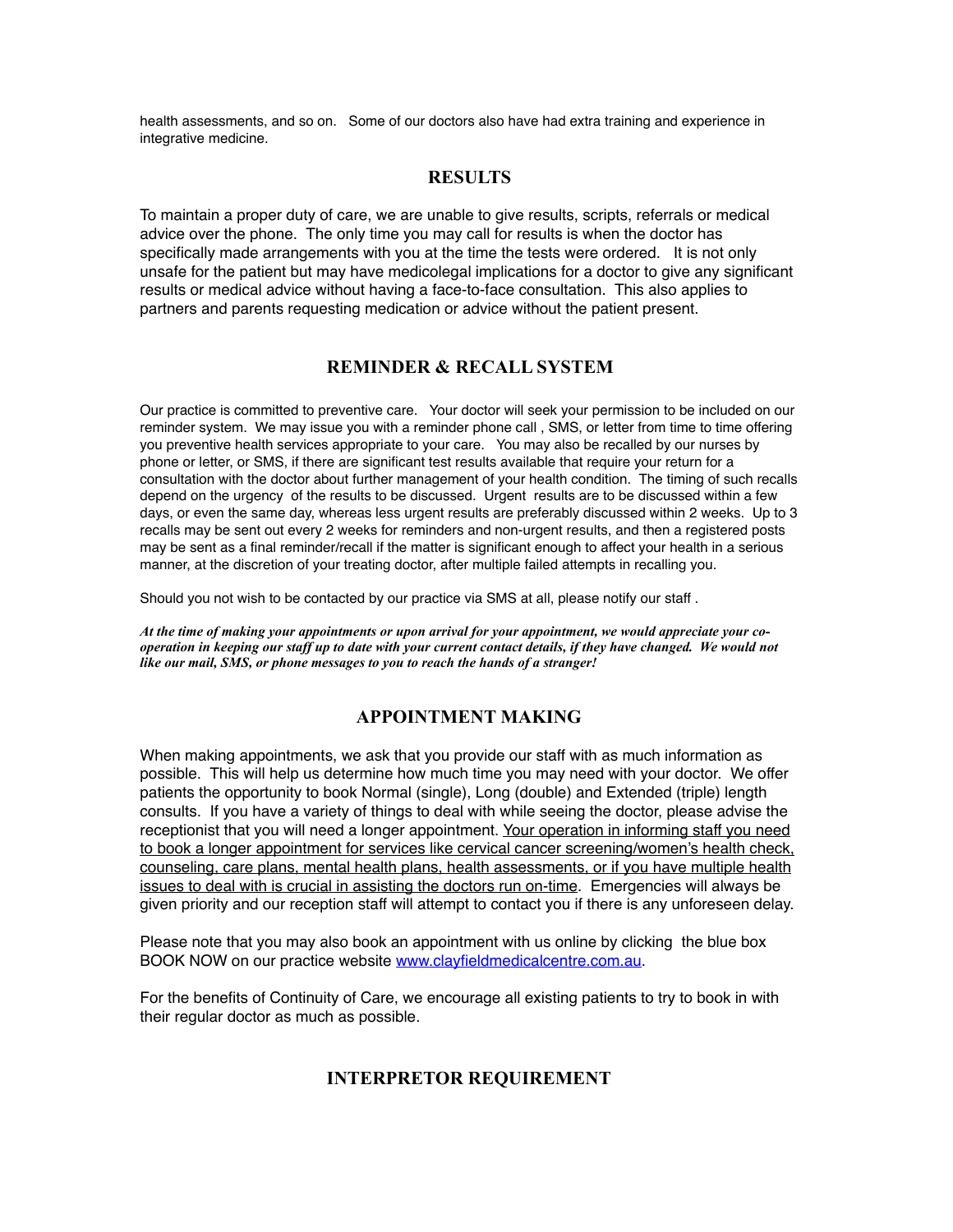Should you require an interpreter, we can organize this service for you. Ideally, we need you to give us more than 2 weeks' notice prior to your appointment if an interpreter is required on-site during a consultation. Please fax to us any request for an AUSLAN translator or National Relay Service well in advance (preferably minimum 2 weeks), to avoid disappointment.

### **LATE CANCELLATION & NO SHOW POLICY**

Our practice applies penalties if patients missed 2 or more appointments. Such penalties comprise a fee up to the fee of the consultation missed, or are privately charged full fee for the next visit for a concession patient, or a patient is usually bulkbilled.

### **BILLING POLICY**

Clayfield Medical Centre is a mixed billing surgery meaning that we **Privately Bill** most patients **except** those that hold a **current** Government Pension Card, Department of Veterans Affairs Gold Card or are under the age of 16 (ie: not yet had their 16th birthday) **who live in Brisbane**. For patients in these categories, we directly bill to Medicare *given that their consultation is not at or after 5:30 pm Mondays to Friday, and not on Saturdays, and the appointment does not fall under the category of "Specialized Appointment". The fee structure is kept at the front receptionist and are payable on the day of the consultation*.

Payments are required to be made on the day. Any accounts may incur a \$20 surcharge.

Health Care Card Holders who begin their care at our practice AFTER 1/7/2014 are charged a discounted fee. Those who began their care here before 1/7/2014 continue to have their bulkbill privilege, but have to pay full fee *if their appointment is at or after 5:30 pm Mondays to Friday, and not on Saturdays, and the appointment does not fall under the category of "Specialized Appointment".* Once a health care card patient stopped attending our practice for over 2 years, and then return for care again, a discounted fee will apply. *The fee structure is kept at the front receptionist and are payable on the day of the consultation*.

Our practice requires payment to be made on the day.

Specialised appointments at Clayfield Medical Centre fall under the following categories: **Cervical Cancer Screening Laser Acupuncture Treatment Room Procedures Pre-employment/insurance/pre-adoption/VISA medical assessments.**  Dietitian Consultations.

*Please be aware that the charges for specialized consultations are charged privately regardless of age or concession cards held by the patient.* 

#### **Cervical Cancer Screening**

This is an essential part of every woman's health maintenance. Due to the comprehensive nature of this essential service, our doctors do not Bulk Bill cervical cancer screening. The consultation is in depth and your doctor will usually perform not only the cervical cancer screening procedure, but also a Breast Check, and discuss your general Well-being. Please let our reception staff know if you require one of these consultations when you make your appointment so that they can make you a longer appointment.

#### **Laser Acupuncture**

Our laser acupuncture machine can help relieve soft tissue inflammation in muscles, tendons and ligaments in your body. The first consultation is billed based on length and the second and third visits are bulk billed to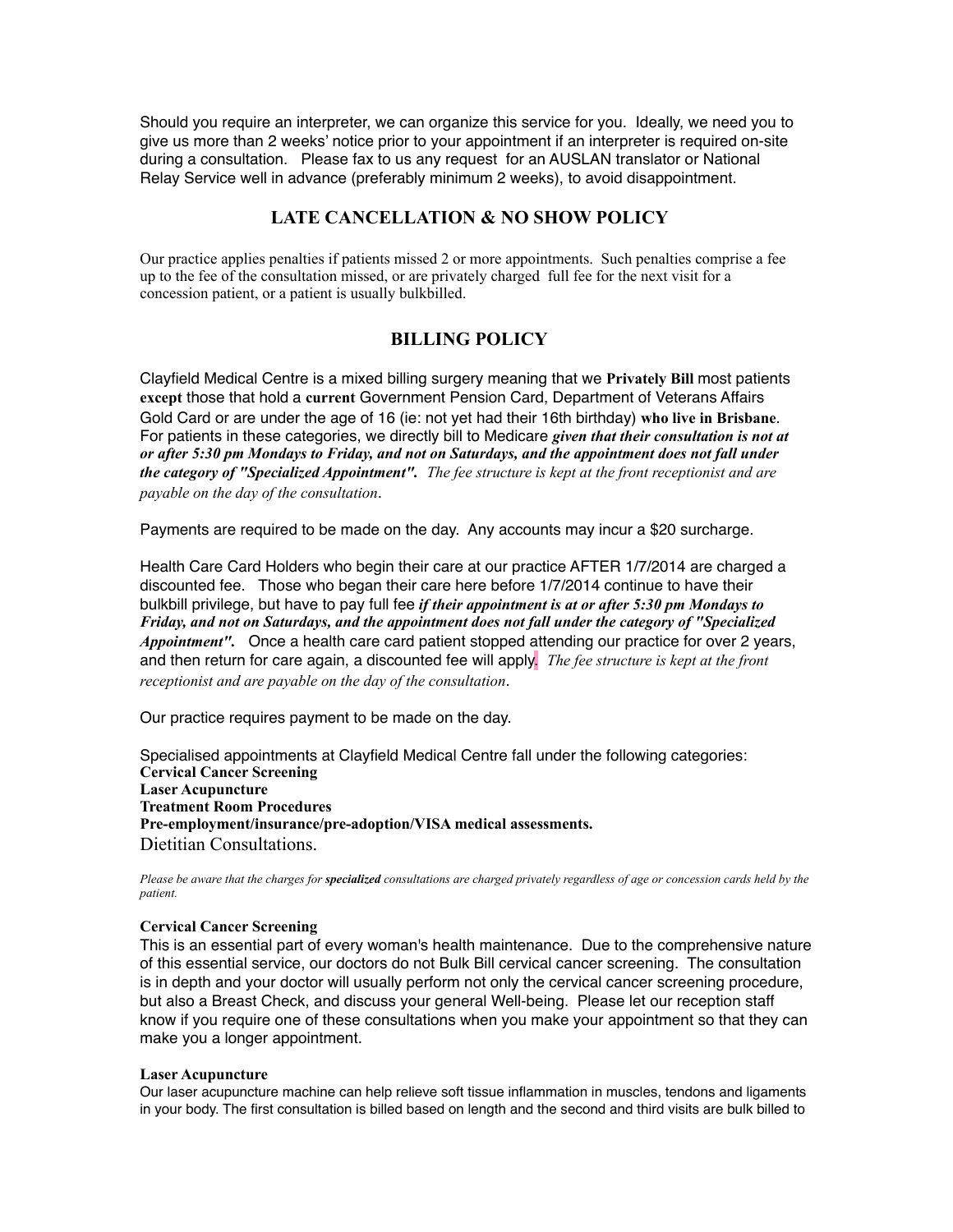Medicare provided no other issues are dealt with during these follow up laser consultations.

#### **Treatment Room Procedure**

*(For procedures incl. Suture laceration, Excision of skin lesion, removal of foreign body, plastering fracture etc.)*  Your doctor will discuss the cost of a treatment room service, which may or may not be Medicare rebatable, depending on the particular procedure. Fees for birth control coils and implants are listed at front reception.

#### **Pre-employment.insurance/pre-adoption/VISA medical assessments**

These services are not rebatable by Medicare Australia or Veteran Affairs.

Additional fees may apply for home visits, if the consultation was exhaustive, if significant phone or electronic communications were involved, regardless of concession card or age.

#### **Scripts & Referrals**

In general, patients need to have their condition reviewed for continuation of scripts or referral, to assess if their medication is appropriate and to determine what to write on the referral. Hence a consultation is necessary. Only under exceptional circumstances would these be provided without a consultation, and a fee may apply.

#### **Late Appointments**

As the surgery becomes busier and better known, the more difficult it becomes to fit patients in when they call late in the afternoon. For this reason it has become necessary to charge an after hours fee. The fee starts from \$85 and will go up depending on the length of the consultation. This fee will apply to appointments 5:30pm or thereafter on weekdays and on Saturdays if appointments are booked on the day. All appointments on Saturdays are private, charged at standard fees if booked prior to Saturday, and charged at after hours fee if booked on the day on Saturday.

#### **SHARED CARE**

All our doctors are highly experienced in pregnancy care, and would gladly participate in *Shared Care* with the Public Hospitals. If you are interested, please ask the doctors or one of our staff members and they will happily provide you with all the necessary information.

#### **IMMUNISATIONS**

Many new mums aren't aware that all childhood immunizations can be done at their local doctor and in fact, the related government authority prefers it. Our nurse is available for you to have these vital immunizations administered at convenient times through out the week. Each child's immunization should be done within 30 days of turning the coinciding age to ensure you child's maximum health is maintained.

### **SERVICES OUTSIDE THE SURGERY**

As well as visiting your doctor, it may be necessary for you to use other services in and around this area. Our surgery is in close proximity to the following:

**QML Pathology Sullivan Nicolaides Pathology iMed Radiology Clinic HeartCare Partners Walters Green Psychology Consultants Discount Chemist at Albion Clayfield Day & Night Pharmacy**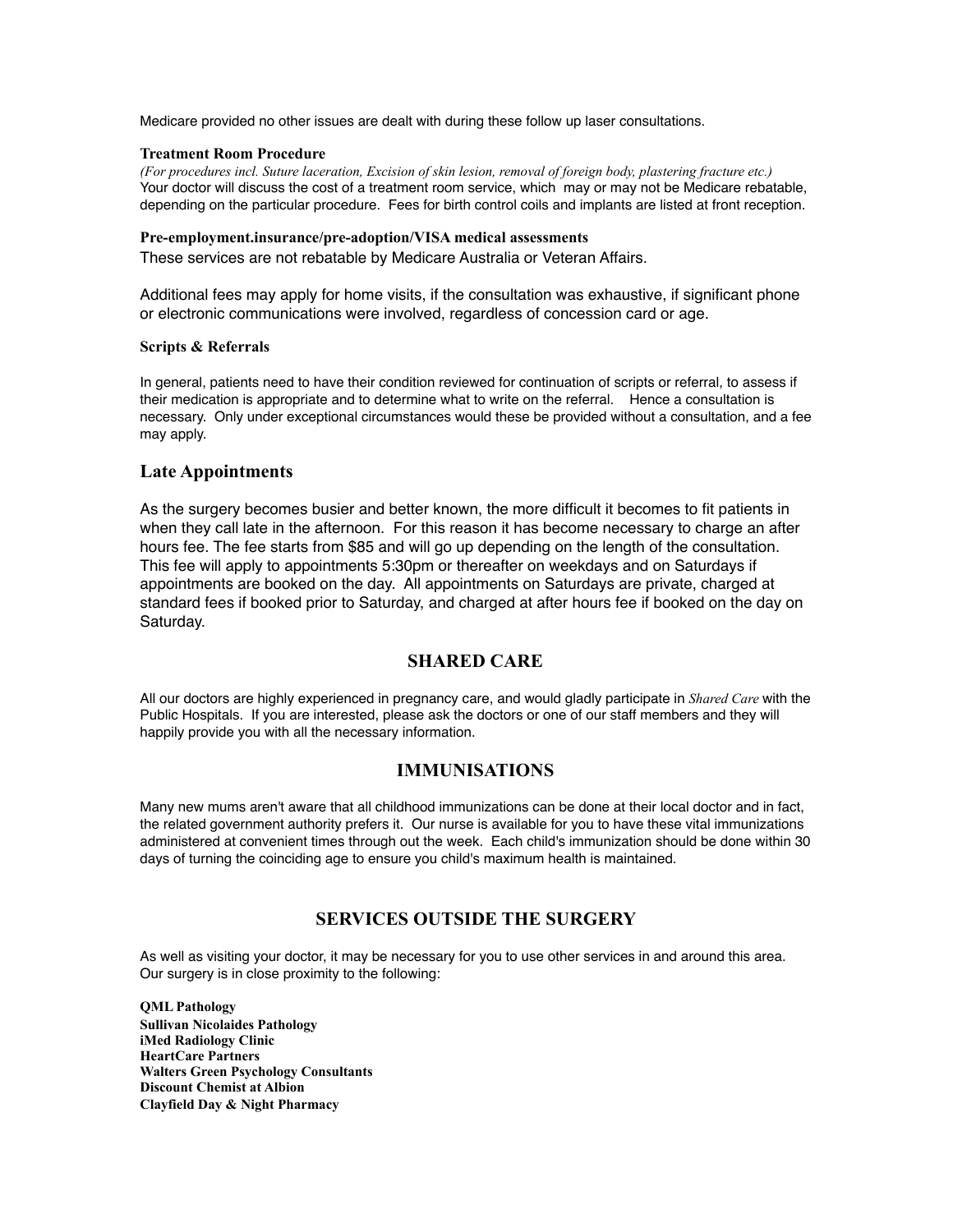*If you are looking for one of these or other services that are closer to your home, your request form has a list of all the addresses and phone numbers on the back. Otherwise, feel free to ask one of our staff members and they will be happy to help.* 

#### **EMERGENCIES AND EMERGENCY APPOINTMENTS**

At Clayfield Medical Centre, we pride ourselves on flexibility for those of our patients that need to be seen urgently. If you believe that you or a family member needs to be seen rather urgently due to chest pain, shortness of breath, deep bleeding wound, vomiting or a sick child, please inform the receptionist or nurse with as much detail as possible as they are trained in triage of emergency cases and, if necessary, we could fit you in as soon as possible or advise you of the best course of action. Furthermore, if you are suspicious that you or your family member may be suffering from a highly infectious illness eg: scabies, chicken pox, measles etc., please advise staff at the time of booking, and best stay in your car while waiting to be seen, or such a contagious patient has to be isolated in a room alone., with a mask on. If you or a family member is at home and is experiencing severe shortness of breath, chest pain it is best to call 000 for an ambulance as the Emergency Department of your nearest hospital is better equipped to handle life threatening cases.

### **TELEPHONE ACCESS**

GPs in the practice may be left a message during normal surgery hours. As outlined earlier, be aware that a GP cannot provide optimal care over the phone without assessing a patient face-to-face. The doctor will try to call you back to answer your question as soon as practicable, or may reply you by SMS, but usually they cannot do so until the end of the working day or the next day. Depending on the case, the doctor may suggest a face-to-face consultation if this is necessary.

For information security reasons, our practice does not have an email. Any request for a phone consultation will incur a fee that would require to be paid by credit card over the phone, and attracts no Medicare rebate.

### **TRANSFER OF MEDICAL RECORDS**

If you wish to transfer your records to our surgery, please ask a staff member for a Release of Patient File Consent Form to forward onto your previous doctor. It is also best to contact that surgery to discuss their transfer of records policy and charges.

If the practice you require the transfer of your records to uses an electronic transmission system called Medical Objects, our practice is able to transfer your records electronically at no cost to you. We encourage this form of information transmission as the information transmitted is encrypted to ensure security. If you need to transfer hard copies of your medical records from Clayfield Medical Centre to another surgery a fee is charged. This fee depends on the size of the file to be transmitted. The actual fee will be advised by our surgery. It is necessary to charge this fee to cover the costs of printing, photocopying, cost of staff time in handling the transfer of records, and for postal charge. Your understanding with regards to Transferring Medical Records is greatly appreciated as the time and effort it takes does often become particularly costly. If you only require a health summary for the new practice, our practice is willing to fax it to your new practice without charge.

### **THIS PRACTICE HAS A NO SMOKING AND NO AGGRESSION POLICY**

This includes inside and around the entire ground surrounding of our Medical Centre. If you find smoking difficult to quit, please ask our doctors for help during your consultation. We have a zero tolerance for aggression policy at this practice; we have the right to ask anyone demonstrating aggression to leave our premises, involving police if necessary, to avoid disturbance to all others present at our practice.